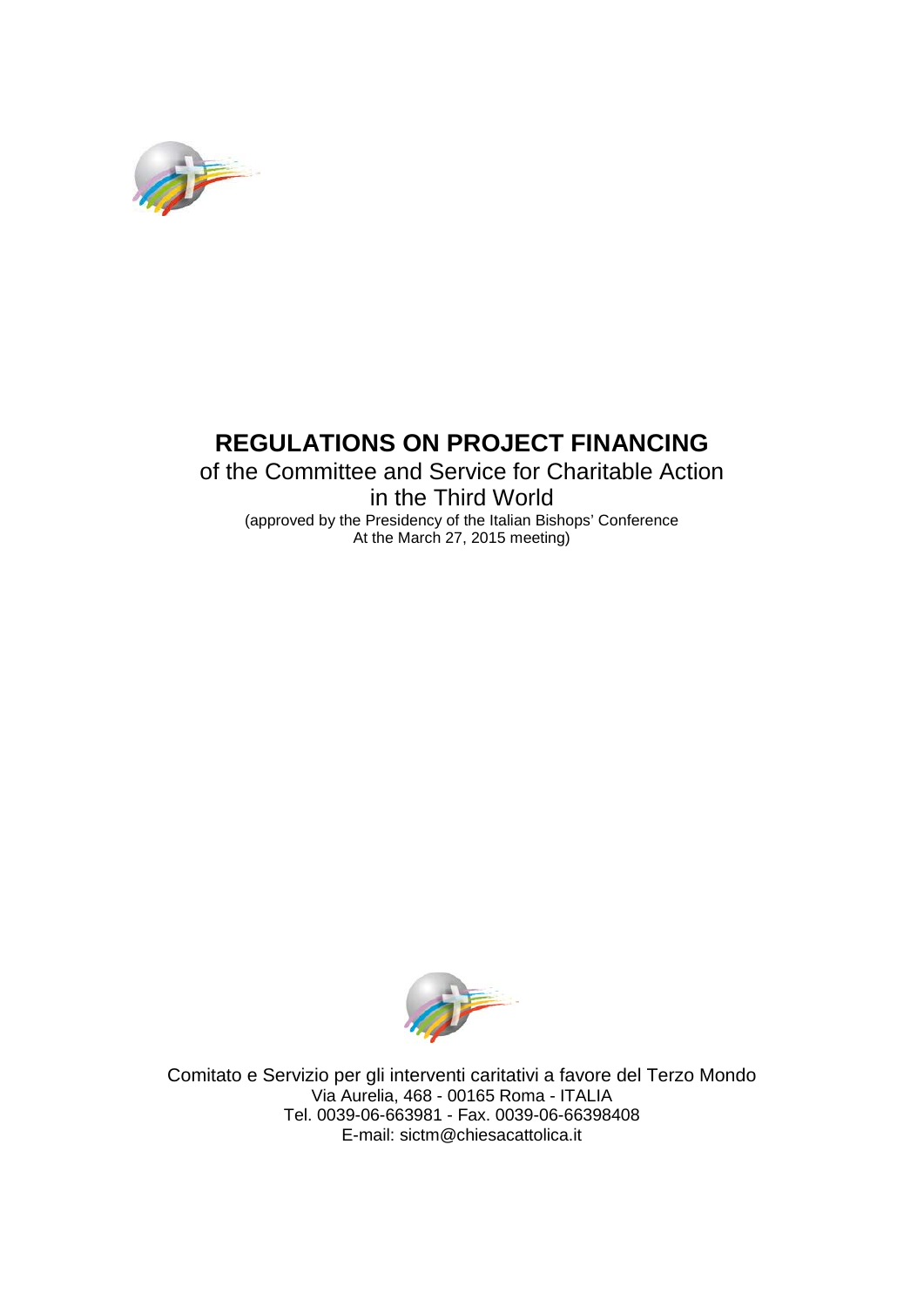## **Art. 1**

#### *General Principles*

Following the 1984 revision agreements of the Lateran Concordat signed between the Holy See and the Italian Republic and in accordance with the provisions of Law n. 222/1985, the share of 8 per thousand of total income tax revenue, allocated to the Catholic Church by taxpayers, is used for the purposes set forth in art. 48 of the above mentioned law:

- a) religious needs of the population;
- b) support of the clergy:
- c) charitable activities in Italy and third world countries.

The Italian Bishops' Conference is aware that its commitment is placed within a context of evangelical testimony and solidarity. The Italian Bishops' Conference has set up an ad-hoc committee for the evaluation of actions in favor of Third World countries called "Committee for Charitable Action in the Third World" (Committee). The Committee performs its tasks free of charge and with transparency.

## **Art. 2** *Committee*

The Committee provides its evaluation regarding the approval or rejection of projects in accordance with these Regulations.

The composition and powers of the Committee shall be established by regulations adopted by the Permanent Council of Bishops.

The Committee is validly constituted with the presence of a majority of its members and shall act by an absolute majority of those present.

The Committee shall meet at least six times a year, according to the calendar and agenda set by the President.

#### **Art. 3**

#### *Service for Charitable Action for the Third World*

The office of the Secretary-General of the Italian Catholic Bishops' Conference called "Service for Charitable Action for the Third World" (Service), working in close collaboration with the Committee, in accordance with this Regulation:

- takes care of the preliminary investigation of the applications and forwards the projects to the Committee for the necessary assessment, based on the order in which applications were received;
- communicates the decisions of the President of the Italian Catholic Bishops' Conference to the applicants;
- verifies that authorized funding is disbursed to the persons entitled to receive it and is actually and appropriately used for the specific actions that were approved;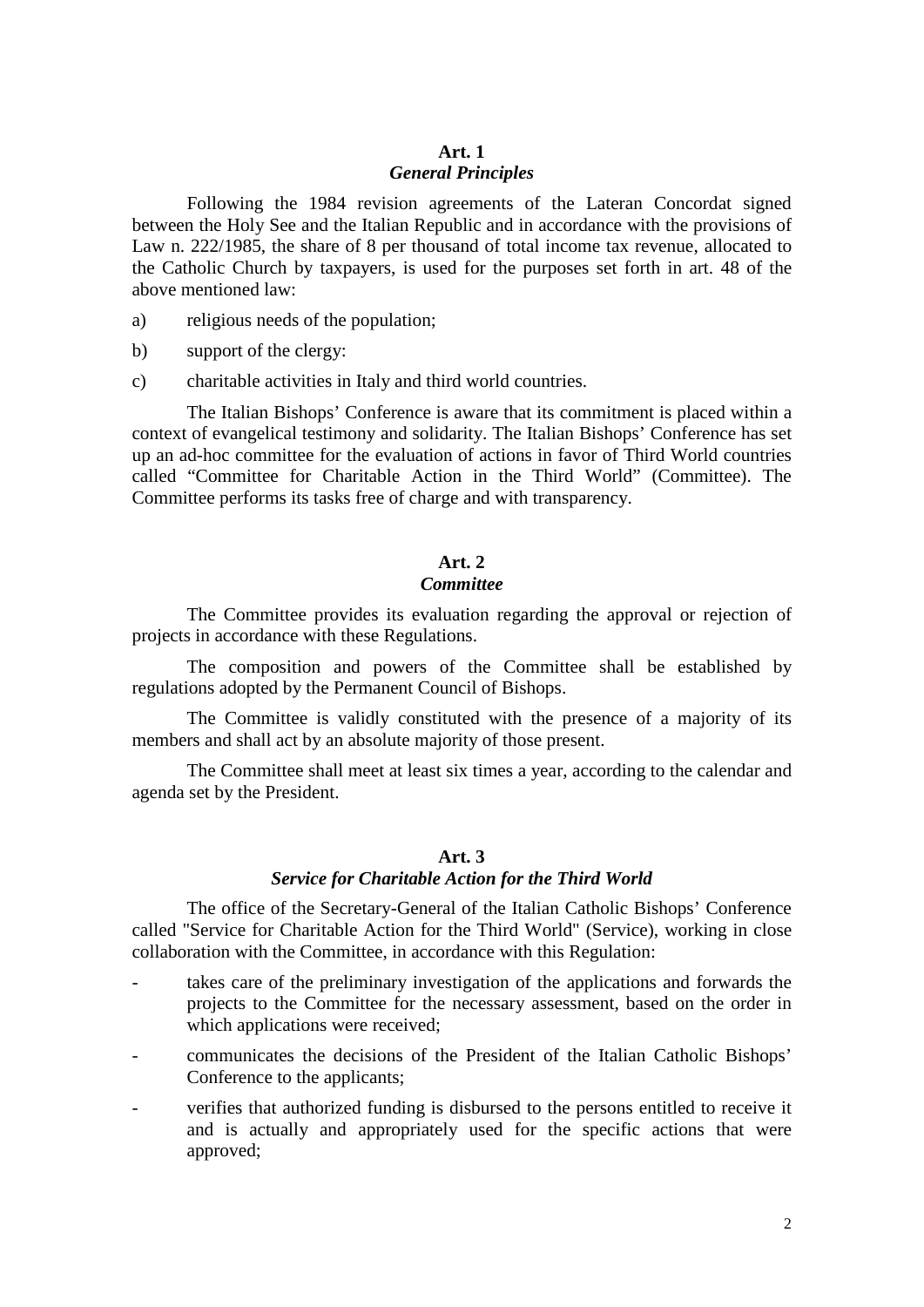- verifies periodic and final reports for each project;
- might carry out inspections, that are planned and coordinated with the Person in charge of the Service, to verify progress made on site related to approved activities.

#### **Art. 4** *Applicants*

The entities that may apply for funding to support projects, referred to in Article

- 7, are:
- National Bishops' Conferences;
- Third World dioceses and Italian dioceses that support a missionary presence in the Third World;
- Catholic Charities:
- Institutes of Consecrated Life and Societies of Apostolic Life;
- Ecclesial Associations and Movements;
- volunteer organizations (established in compliance with existing legislation and recognized by the Italian government), NGOs/non-profit organizations and institutes of education and research, which must be sponsored by their respective dioceses.

Bishops' Conferences and Dioceses have priority. Bishops' Conferences are the reference point for all initiatives: it is their responsibility to indicate local priorities in their context and to ensure an equitable distribution of financial and human resources.

## **Art. 5**

### *Recipient Countries*

Projects must take place in Third World countries, fostering cooperation between organizations and people in order to benefit beneficiaries irrespective of their religion.

Recipient countries are countries included in the lists of countries receiving public aid as defined by the relevant international organizations.

## **Art. 6**

#### *Projects that Are Eligible for Financing*

Projects aimed at training and supporting local populations to promote their economic, civil and social development are eligible for financing. In particular, the ones that pursue the following aims:

1. basic literacy, adult education, training of trainers;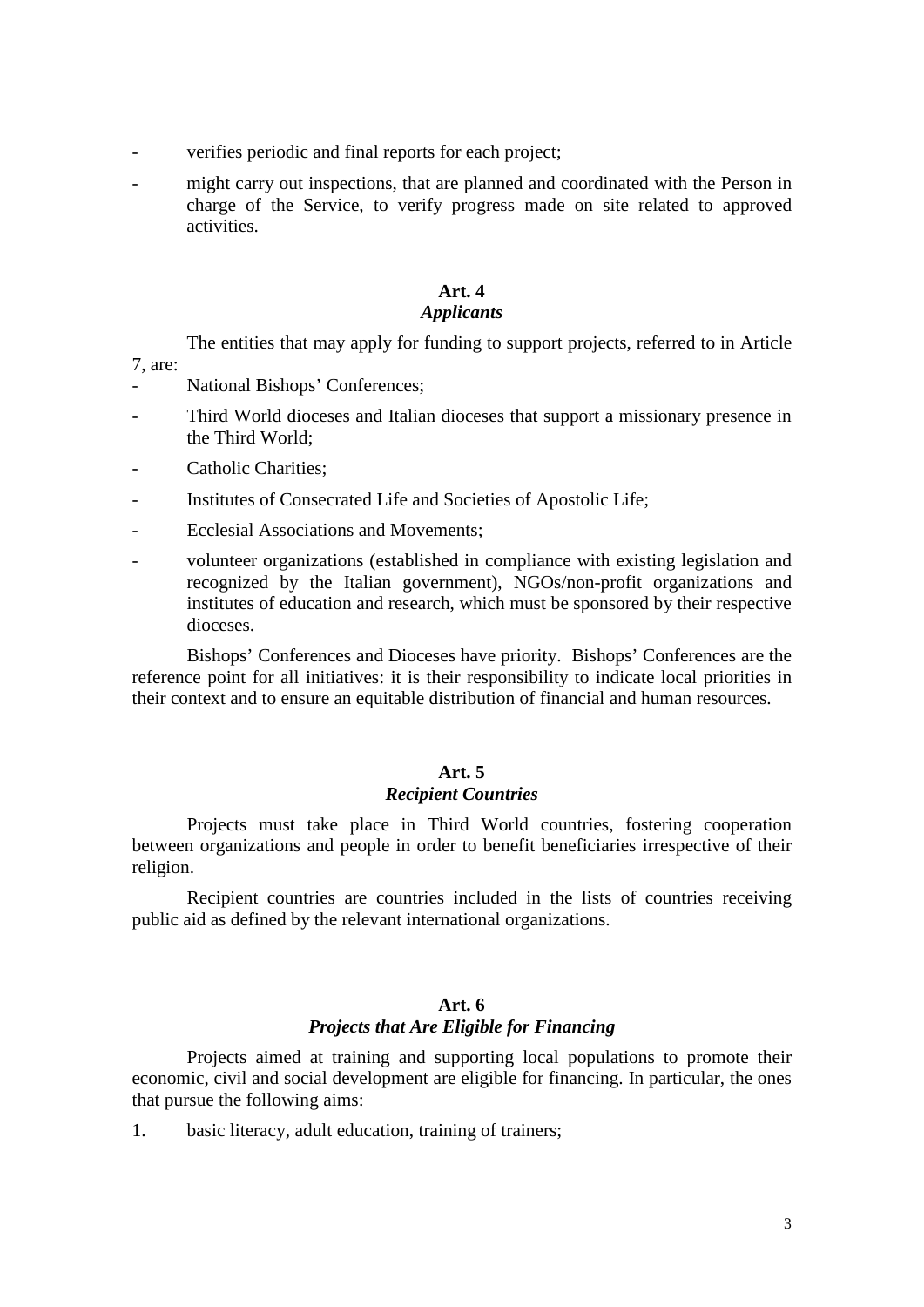- 2. university education, excluding education for individuals (scholarships), that are not part of specific development projects, and, in any case, only for universities located in Third World countries;
- 3. leadership training for middle and senior executives;
- 4. supporting local associations for the acquisition of management skills;
- 5. promotion of ethnic minorities and training of refugees;
- 6. training and promotion of women;
- 7. qualification and training of teachers at all levels, provided they participate in a specific development project;
- 8. specific vocational training in health care, and in technical, agricultural, environmental, economic, cooperative and social communications fields;
- 9. educational projects centered on productivity and entrepreneurship aimed at encouraging the development of local crafts, savings and banking systems, and cooperative initiatives.

#### **Art. 7**

## *Recognizable and Non-recognizable Expenses within Projects that are Eligible for Financing*

a) Within projects that are eligible for financing, expenses that are necessary for project execution, whose contents are consistent with activities listed in Art. 6,, are recognized.

More specifically, the following kinds of expenses:

- teaching provided by local staff or people coming from Third World countries in relation to specific training courses and workshops;
- food, lodging, transportation, and education expenses for interns;
- scholarships that are granted locally or in Third World countries;
- small-scale revolving funds for training and production activities in cooperative associations, targeted mostly at women;
- educational materials: books, handouts, scientific texts that are useful for the implementation of planned activities;
- consumables that are strictly necessary to provide training courses;
- equipment, instruments, tools and simple machines, possibly produced in the recipient country or in other Third World countries; basic school furniture, only in connection with specific vocational training activities. If goods are purchased in Italy (because they cannot be found in Third World countries), such purchases must be specifically authorized by the Service and it is necessary to ask for exemption from VAT (under Law 49/87 art. 14 paragraph 3 and later amendments) and prove that the goods have actually been shipped to the recipient country;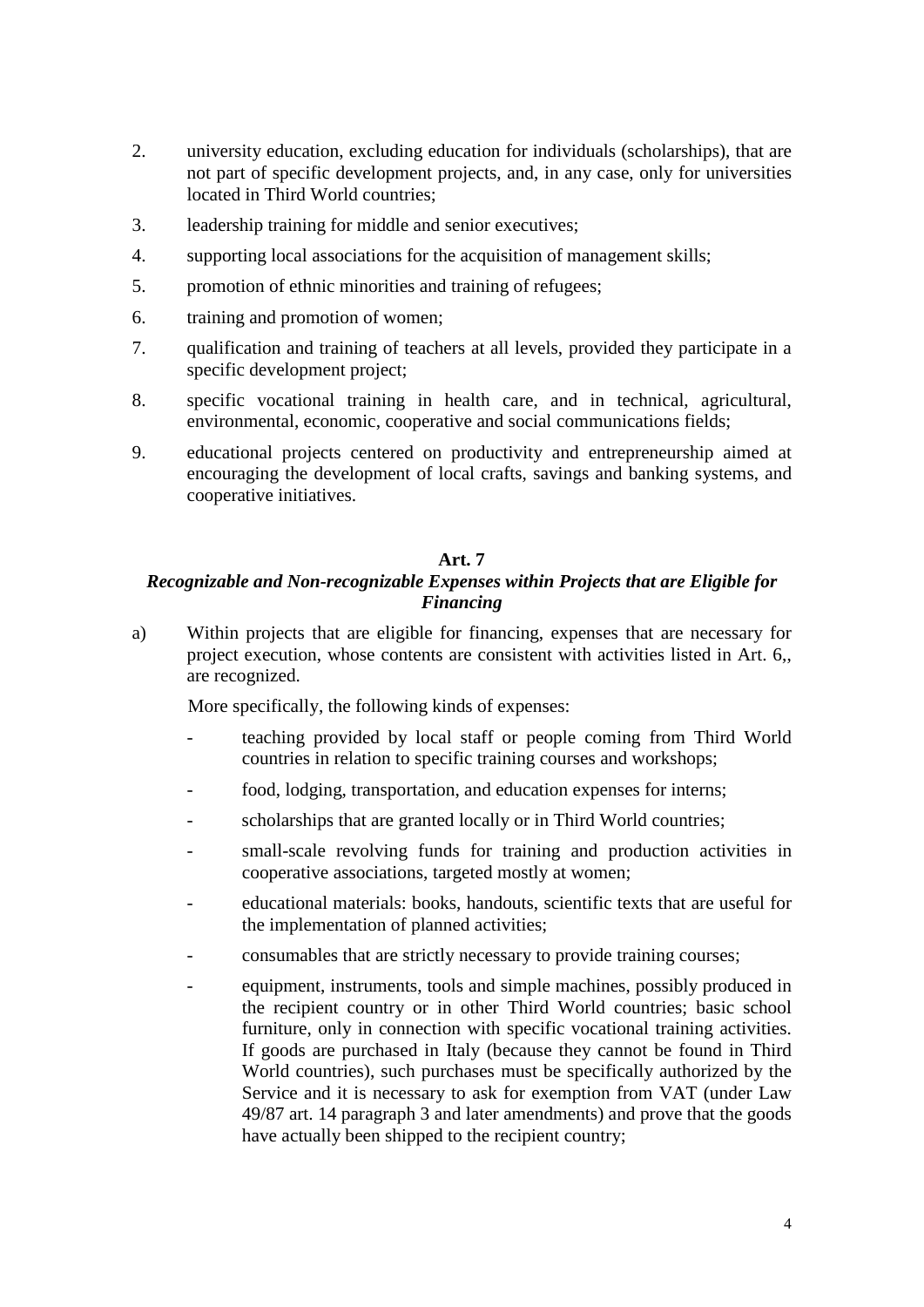basic building structures that are deemed essential for training (schools, laboratories, clinics, health centers, workshops ...).

If required, the Committee might decide, at its sole discretion, to recognize documented project running expenses for activities carried out on site, up to maximum 5% of the amount that was agreed for the project and, in any case, never exceeding  $\text{\textsterling}30,000.00$ ;

- b) Within projects that are eligible for financing, except for what is provided for at point a), the following kinds of expenses are not recognized:
	- activities carried out in industrialized countries (conferences, congresses, meetings, study programs, research, surveys, etc.);;
	- project preparation and planning both in Italy and on site, transfers, travels, technical and study missions, (pre/in/post) evaluation missions from industrialized countries to Third World countries;
	- fixed costs for the routine management of existing or future structures, including the staff working for the applicant organization: recruitment, hiring, wages, travel and transfers, social security, insurance, miscellaneous refunds, training of European nationals.

#### **Art. 8**

#### *Documents to be Submitted with Projects*

Projects must include the following documents:

- 1. official application by the applicant organization, written on letterhead, addressed to the "Service for Charitable Action for the Third World" of the Italian Catholic Bishops' Conference, consistently with the "submission guidelines" **including the statement you find in annex 1 of the "submission guidelines" (template)** –;
- 2. project description;
- 3. statement of approval by the Bishops' Conference, signed either by the President or the Bishop Secretary General;
- 4. statement of approval by the Bishop of the Diocese where the project will take place;
- 5. statement of the Superior General or Provincial Superior for religious and missionaries;
- 6. project fact sheet;
- 7. budget template in "project submission guidelines".

If one or more of the above-mentioned documents are missing, if the project is eligible for financing the Service will ask for the missing documents to be sent by a specific deadline. If missing documents are not sent by that date, the project will be rejected.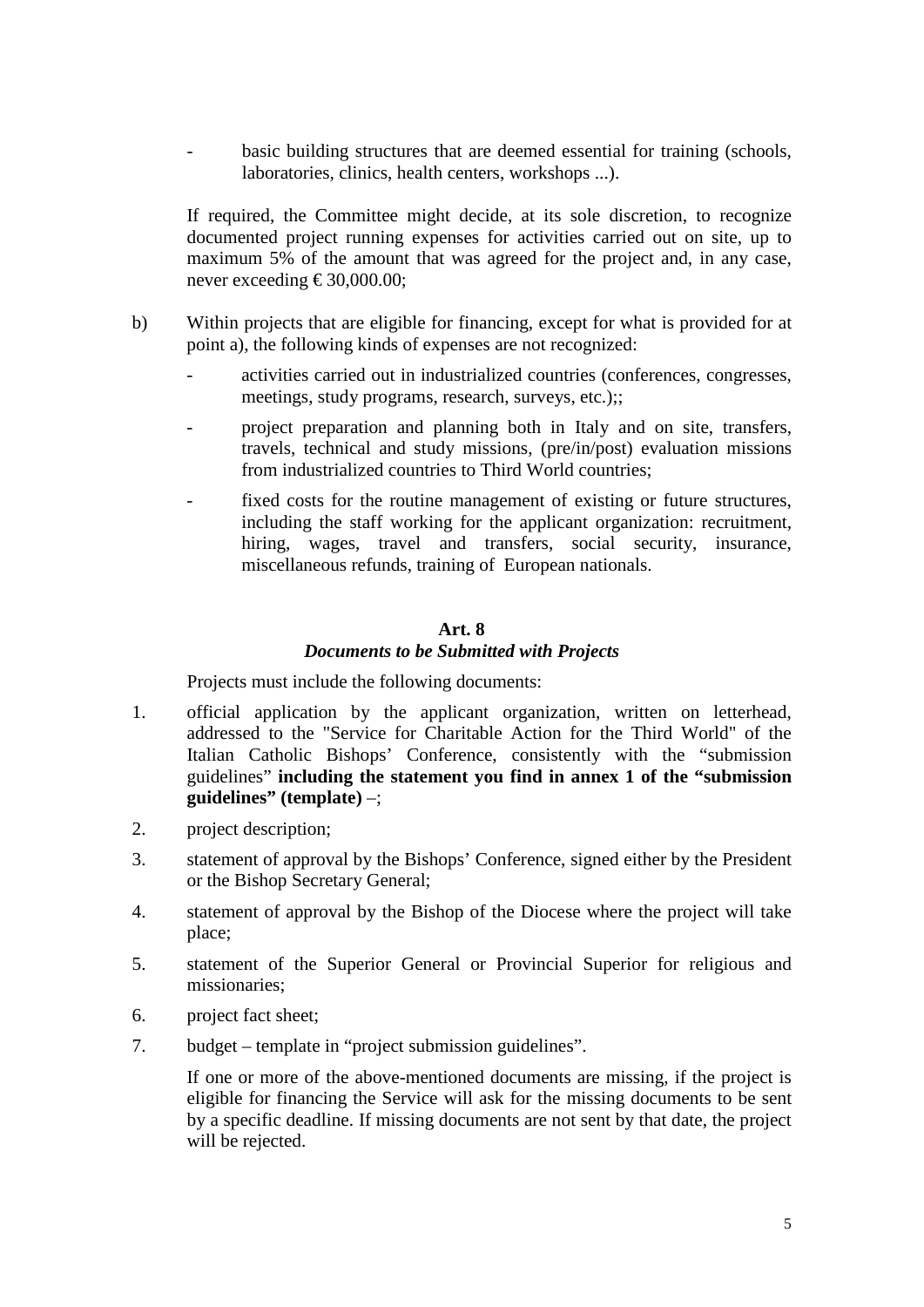#### **Art. 9**

#### *Procedure for Project Approval and Funding*

Procedures for the reception, analysis, verification and possible approval and funding of projects are described in the forms provided by the Service.

Once the preliminary investigation is completed, if the Committee gives a positive evaluation, the project will be sent to the Presidency of the Italian Bishops' Conference for their decision.

The Committee can give a favorable opinion on a whole project or a part of it.

#### **Art. 10** *Project Approval and Applicant Notification*

Once the preliminary investigation is over, if the whole project is approved as it was initially submitted, the applicant will receive a letter of approval from the Italian Bishops' Conference.

The letter will specify the way in which funding will be paid out.

If the approved amount is paid out in several instalments, the letter will state that the applicant must provide periodic reports by specific deadlines in order to be able to receive additional instalments. The deadline for the final report will also be indicated.

If the project is partially approved, the applicant organization will receive a letter from the Service stating that the project was only partially approved.

If the applicant organization accepts the funding proposal, it must reply by standard mail, email or fax. If the letter is sent by email or fax, the original copy, duly signed by the applicant organization's legal representative, will have to be sent to the Italian Bishops' Conference by standard mail.

#### **Art. 11**

### *Payment*

Once the requirements listed in art. 10 have been met, funds are transferred by the Service to the applicant's current account indicated in the application.

Payments will be made on the account that was indicated in the application; no payment will be made on banking accounts held by individuals.

If payment is made in several instalments, payments after the first instalment will be made only after having received and verified the reports indicated in article 12.

If, three months after an instalment deadline, the Service has not received the report concerning the previous instalment yet, and the Entity has not reported this delay and has not obtained an extension of the deadline, the following instalments will not be paid and allocated amounts, that have not been paid yet, will be used to fund other projects.